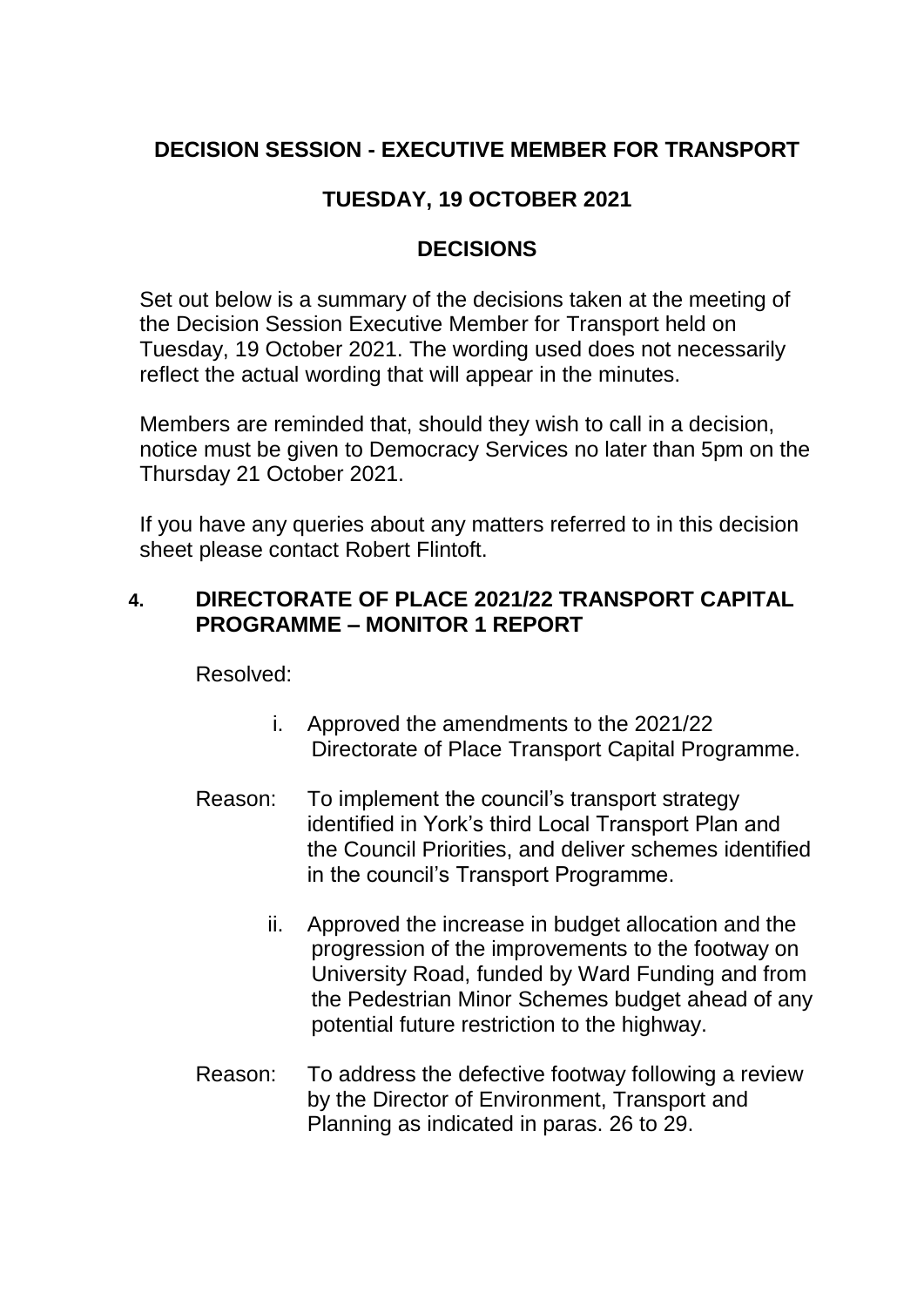## **5. PETITION BY RESIDENTS OF KEXBY AVENUE AND ARNSIDE PLACE SEEKING THE INTRODUCTION OF RESIDENTS PARKING**

Resolved:

- i. Approved the drafting of a further Order to extend the R39B Residents' Priority Parking Zone to include properties in Kexby Avenue.
- Reason**:** This recommendation is supported by the majority of people from Kexby Avenue who signed the petition were in favour and is supported by the outcome of the further consultation.
	- ii. To not include 13-57 Thief Lane within the R39B Residents Priority Parking Zone.
- Reason: This was not contained within the petition. The response to the consultation is low with four responses, 3 in support and 1 against from 23 properties.
	- iii. Arnside Place and Thief Lane be granted permission to purchase visitors parking permits within the R39B Resident's Priority Parking Zone.
- Reason: R39B Residents Priority Parking Zone cannot not cover Arnside Place as it is a private street. It was decided that residents would benefit from being able to access visitors passes and equally residents from the Zone could also park in Arnside Place.

#### **6. TADCASTER ROAD SUSTAINABLE MODES IMPROVEMENT SCHEME**

Resolved:

- i. Approved Option C to support the officer recommendations for design revisions as summarised in the table at para 119.
- Reason: To address the comments raised during the consultation.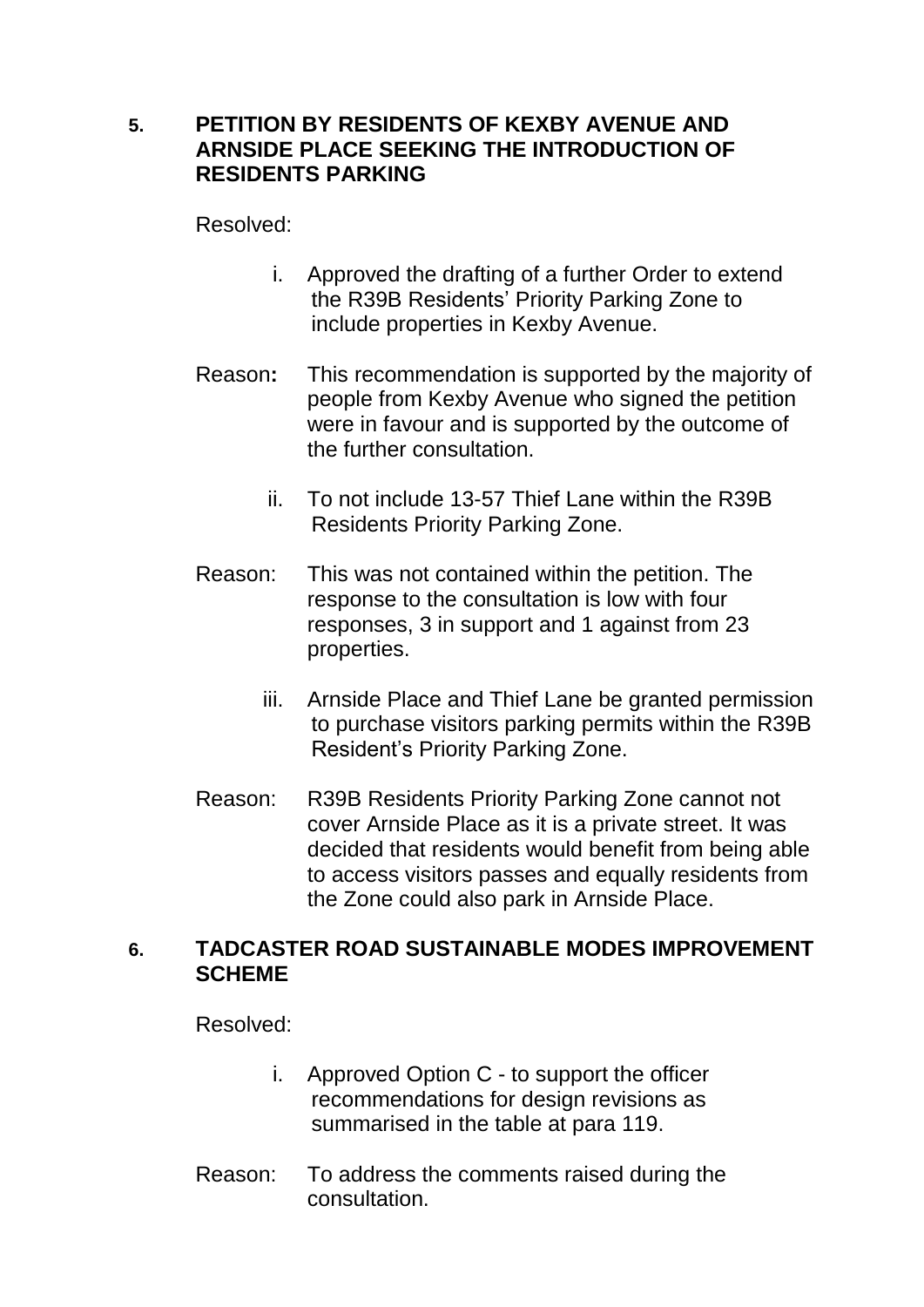- ii. Approved the progression of the detailed design with approval of the final layout to be brought to a future meeting of the Executive Member for Transport Decision Session.
- Reason: To ensure the final design addresses the comments raised in the consultation.
	- iii. Approved the procurement of the works with the Tadcaster Road core works maintenance scheme and delegate to the Director of Place (in consultation with the s151 Officer and Director of Governance or their delegated officers) the authority to take such steps as are necessary to procure, award and enter into the resulting contracts.
- Reason: To ensure best value for money and to minimise disruption to local residents.
	- iv. That the scheme once detailed design and further costing work has been undertaken a report to the Executive Member for Transport will be prepared to determine priorities.
- Reason: To determine the priorities for delivery as the budget may not be sufficient to deliver the whole scheme.
	- v. Approved entering into a Funding Agreement with West Yorkshire Combined Authority (WYCA) in respect of the Transforming Cities Funding (TCF) and delegate to the Director of Place (in consultation with the s151 Officer and Director of Governance or their delegated officers) the authority to take such steps as are necessary to negotiate and enter into the final agreement.
- Reason: To enable the scheme to be funded by the Transforming Cities Fund.

## **7. YORK BUS SERVICE IMPROVEMENT PLAN**

Resolved:

i. Approved the programme set out in the Plan, delegating authority to the Head of Highways and